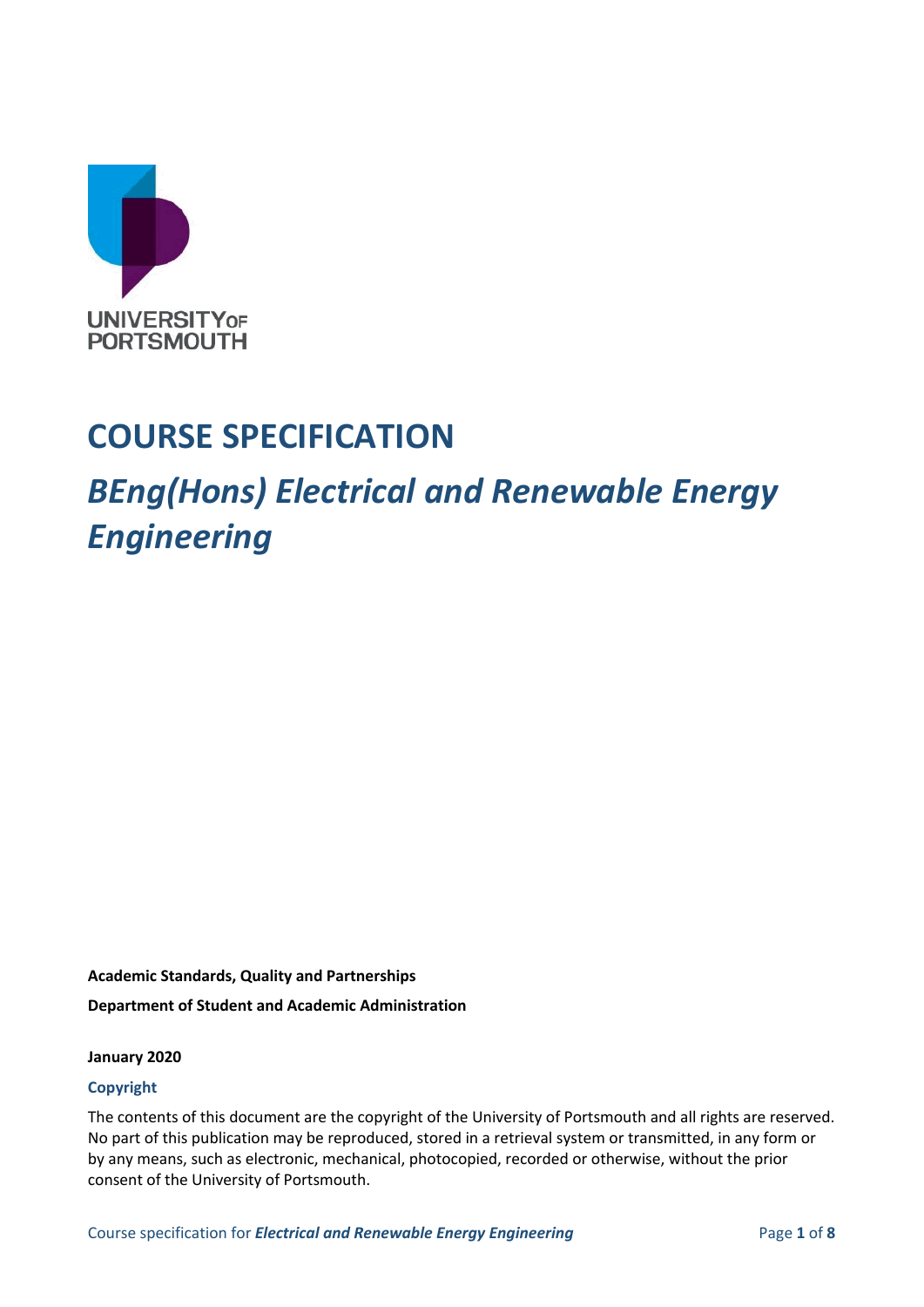## **COURSE SPECIFICATION**

Please refer to the [Course Specification Guidance Notes](http://www.port.ac.uk/departments/services/academicregistry/qmd/curriculum-framework-2019-20/filetodownload,201767,en.docx) for guidance on completing this document.

| <b>Course Title</b>                                                                            | <b>Electrical and Renewable Energy Engineering</b>           |
|------------------------------------------------------------------------------------------------|--------------------------------------------------------------|
| <b>Final Award</b>                                                                             | BEng (Hons)                                                  |
| <b>Exit Awards</b>                                                                             | CertHE, DipHE                                                |
| Course Code / UCAS code (if applicable)                                                        | U3091PYC/H600                                                |
| Mode of study                                                                                  | full time                                                    |
| <b>Mode of delivery</b>                                                                        | Campus                                                       |
| <b>Normal length of course</b>                                                                 | 3 years, 4 years with placement                              |
| Cohort(s) to which this course specification<br>applies                                        | from September 2020 intake onwards                           |
| <b>Awarding Body</b>                                                                           | University of Portsmouth                                     |
| <b>Teaching Institution</b>                                                                    | University of Portsmouth                                     |
| <b>Faculty</b>                                                                                 | <b>Faculty of Technology</b>                                 |
| <b>School/Department/Subject Group</b>                                                         | School of Energy and Electronic Engineering                  |
| <b>School/Department/Subject Group</b><br>webpage                                              | <b>School of Energy and Renewable Engineering</b>            |
| Course webpage including entry criteria                                                        | <b>BEng/MEng Electrical and Renewable Energy Engineering</b> |
| <b>Professional and/or Statutory Regulatory</b><br><b>Body accreditations</b>                  | <b>None</b>                                                  |
| <b>Quality Assurance Agency Framework for</b><br><b>Higher Education Qualifications (FHEQ)</b> | level 6                                                      |
| <b>Level</b>                                                                                   |                                                              |

This course specification provides a summary of the main features of the course, identifies the aims and learning outcomes of the course, the teaching, learning and assessment methods used by teaching staff, and the reference points used to inform the curriculum.

This information is therefore useful to potential students to help them choose the right course of study, to current students on the course and to staff teaching and administering the course.

Further detailed information on the individual modules within the course may be found in the relevant module descriptors and the Course Handbook provided to students on enrolment.

Please refer to the [Module Web Search](https://register.port.ac.uk/ords/f?p=111:1:0:::::) for further information on the course structure and modules.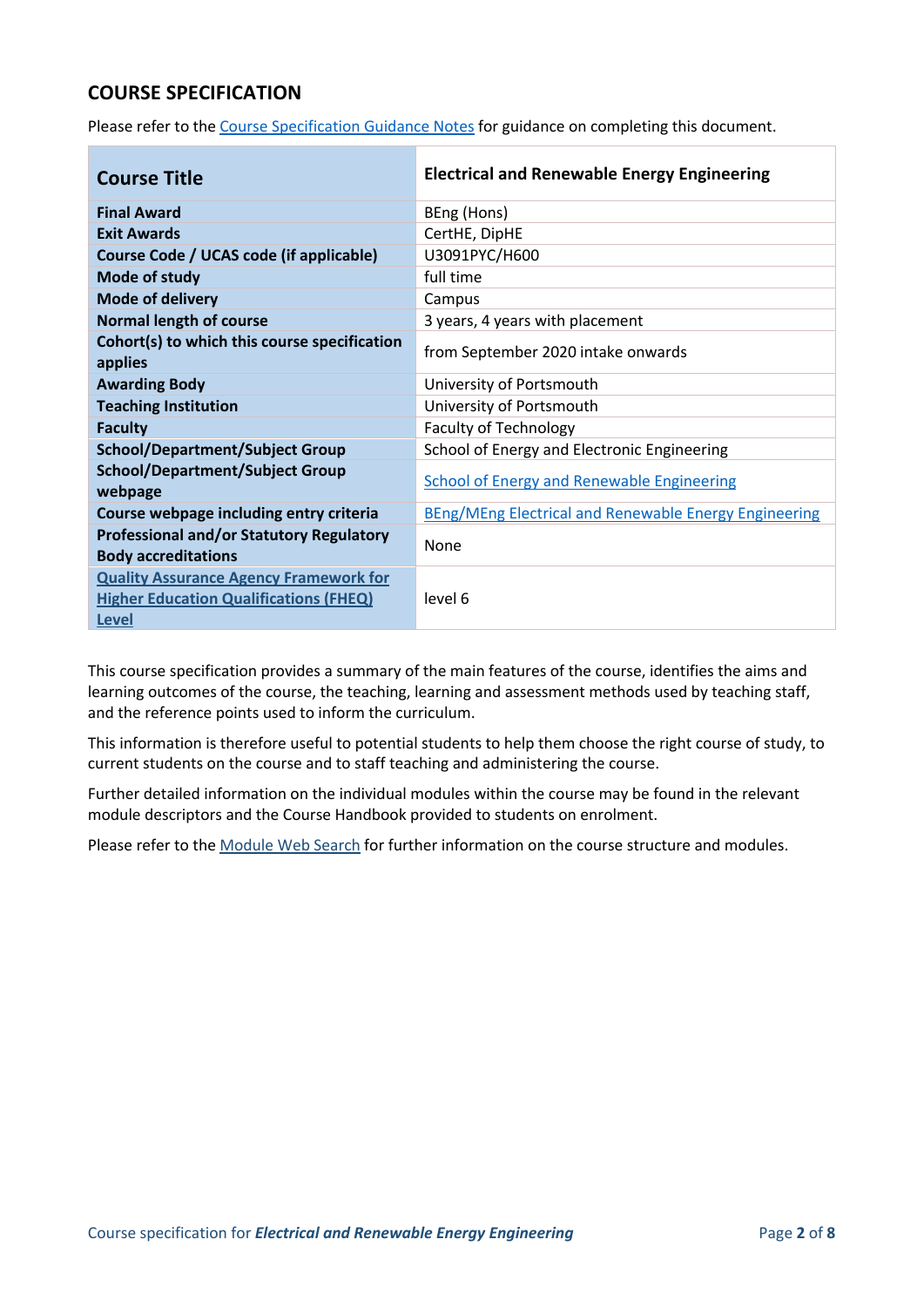## **Educational aims of the course**

*The main aim of this course is to provide the students the opportunity to develop and acquire the knowledge, skills and behaviour required by professional Electrical and Energy Engineers. This course is designed with the QAA's Engineering benchmark and the Engineering Council's UK-SPEC in mind. Students have the opportunity to transfer to the MEng Electrical and Renewable Energy Engineering course at the end of years 1 (level 4) and 2 (level 5) provided they have met the minimum threshold required.*

*On this course, students will examine the theory and design of Electrical systems as well as such modules covering various aspects of Energy conversion & storage technology, low carbon heating systems, solar energy systems and advanced battery technologies. You will get hands on experience with sophisticated facilities and put your skills to work in practice. The electrical engineering part of the course will deal with Electrical circuit analysis, harnessing electricity, producing, delivering, storing and transmitting it, as well automating the process of managing into the grid and homes. This includes large-scale electricity networks that distribute and control power, and how electricity of high-voltage and/or current strength flows from one point to another. High-voltage with strong current applications and management in large network grids, and sub-stations / stations is also be addressed. The course will also cover many important aspects of energy technology and management.*

*The course aims to equip students to work as engineers in the fields of power systems technology, energy systems and management, renewable and sustainable energy, electrical machines and power electronics. Electrical and Energy Engineers are problem solvers working at the forefront of technological innovation: from robotics and AI to large-scale electrical distribution networks and various energy efficient systems. They work in industry, the government, and in research and development settings. They are involved in leading-edge research, creating new ideas as well as designing and developing new products and technologies. In addition, and more generally:*

- *Provide a challenging and stimulating study environment.*
- *Develop a range of key skills by means of opportunities provided in the study modules.*
- *Accommodate student needs in relation to maximising their career potential by enabling them to develop knowledge, understanding and skills in their chosen subject area.*

*Students are encouraged and expected to be able to reach a level of competence and professionalism where they can effectively integrate their technical and non-technical knowledge to solve a range of problems of a complex nature. The course enables students to develop both analytical and design skills across the range of subjects. This is achieved through theoretical studies alongside practical design projects and laboratory experiments. Students also become conversant with industrial practice and familiar with industrial strength analysis and various simulation tools. Rapid advancements in areas of electrical, renewable and alternative Energy Systems make pursuing a degree combining these areas of expertise an especially strategic choice in today's world. Electrical and Renewable Energy Engineering is one of the most in-demand professions in the UK, with vacancies set to rise significantly come the turn of the decade.*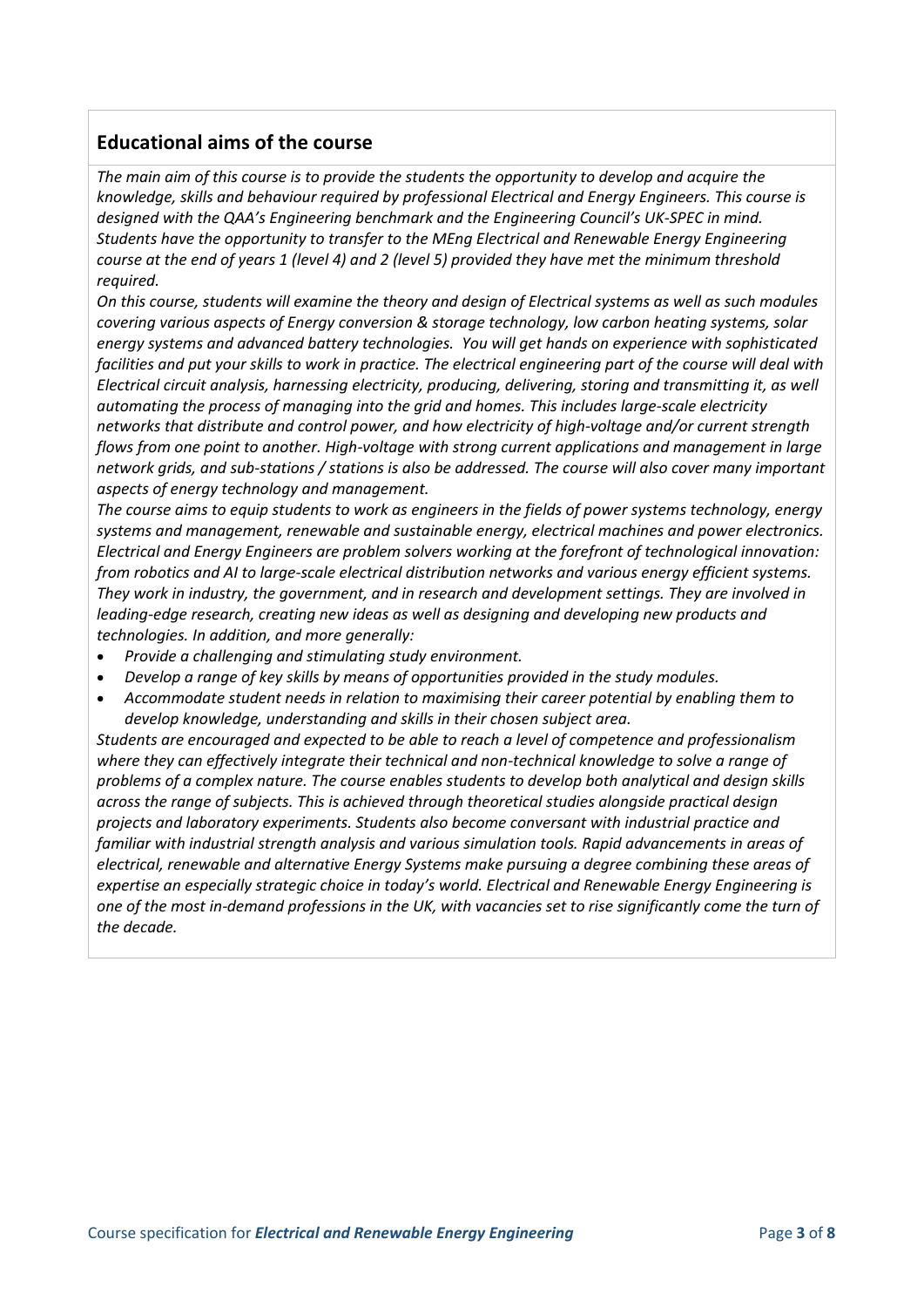## **Course Learning Outcomes and Learning, Teaching and Assessment Strategies**

The [Quality Assurance Agency for Higher Education \(QAA\)](http://www.qaa.ac.uk/en) sets out a national framework of qualification levels, and the associated standards of achievement are found in their [Framework for Higher Education](http://www.qaa.ac.uk/quality-code/the-existing-uk-quality-code/part-a-setting-and-maintaining-academic-standards)  [Qualifications](http://www.qaa.ac.uk/quality-code/the-existing-uk-quality-code/part-a-setting-and-maintaining-academic-standards) document.

The Course Learning Outcomes for this course are outlined in the tables below.

| LO<br>number   | <b>Learning outcome</b>                                                                                                                                                                                                                                                                                          | <b>Learning and</b><br><b>Teaching</b><br>methods                            | <b>Assessment</b><br>methods                                                  |
|----------------|------------------------------------------------------------------------------------------------------------------------------------------------------------------------------------------------------------------------------------------------------------------------------------------------------------------|------------------------------------------------------------------------------|-------------------------------------------------------------------------------|
| A1             | A comprehensive understanding of Energy systems,<br>Sustainable transport systems, Energy efficient<br>buildings, Low carbon heating systems, Solar Systems,<br>Control systems analysis and design, Artificial<br>intelligence, Analogue and digital systems, Micro-<br>controllers, Innovation and enterprise. | Lectures,<br>seminars,<br>laboratory work,<br>group work and<br>simulations. | Examinations,<br>coursework,<br>practical<br>assessments,<br>project reports. |
| A2             | Appropriate mathematical methods                                                                                                                                                                                                                                                                                 | Lectures,<br>tutorials,<br>laboratory<br>activities,<br>simulation           | Coursework,<br>Exam                                                           |
| A3             | The role of computing and simulation in the solution of<br>problems, including hardware description languages                                                                                                                                                                                                    | laboratory<br>activities                                                     | Coursework,<br>report                                                         |
| A4             | Practical design of electronic, Electrical and software<br>systems                                                                                                                                                                                                                                               | Lectures,<br>tutorials,<br>laboratory<br>activities                          | Coursework,<br>exam                                                           |
| A <sub>5</sub> | The business context of engineering: commercial, legal,<br>contractual and statutory frameworks                                                                                                                                                                                                                  | Lectures                                                                     | Examinations,<br>coursework                                                   |
| A6             | Professional and ethical responsibility                                                                                                                                                                                                                                                                          | Lectures,<br>seminars,<br>laboratory work,<br>group work and<br>simulations. | Coursework,<br>project reports                                                |

#### **A. Knowledge and understanding of:**

#### **B. Cognitive (Intellectual or Thinking) skills, able to:**

| LO<br>number | <b>Learning outcome</b>                                                                                                                             | <b>Learning and</b><br><b>Teaching</b><br>methods                            | <b>Assessment</b><br>methods                                                  |
|--------------|-----------------------------------------------------------------------------------------------------------------------------------------------------|------------------------------------------------------------------------------|-------------------------------------------------------------------------------|
| <b>B1</b>    | Select, acquire and apply appropriate knowledge of<br>communications, electronic, software, computer and<br>principles to model and analyse systems | Lectures,<br>seminars,<br>laboratory work,<br>group work and<br>simulations. | Examinations,<br>coursework,<br>practical<br>assessments,<br>project reports. |
| <b>B2</b>    | Select and apply appropriate mathematical methods to<br>model, analyse, plan or program electronic systems                                          | Lectures,<br>tutorials,<br>laboratory<br>activities,<br>simulation           | Examinations,<br>coursework,<br>report.                                       |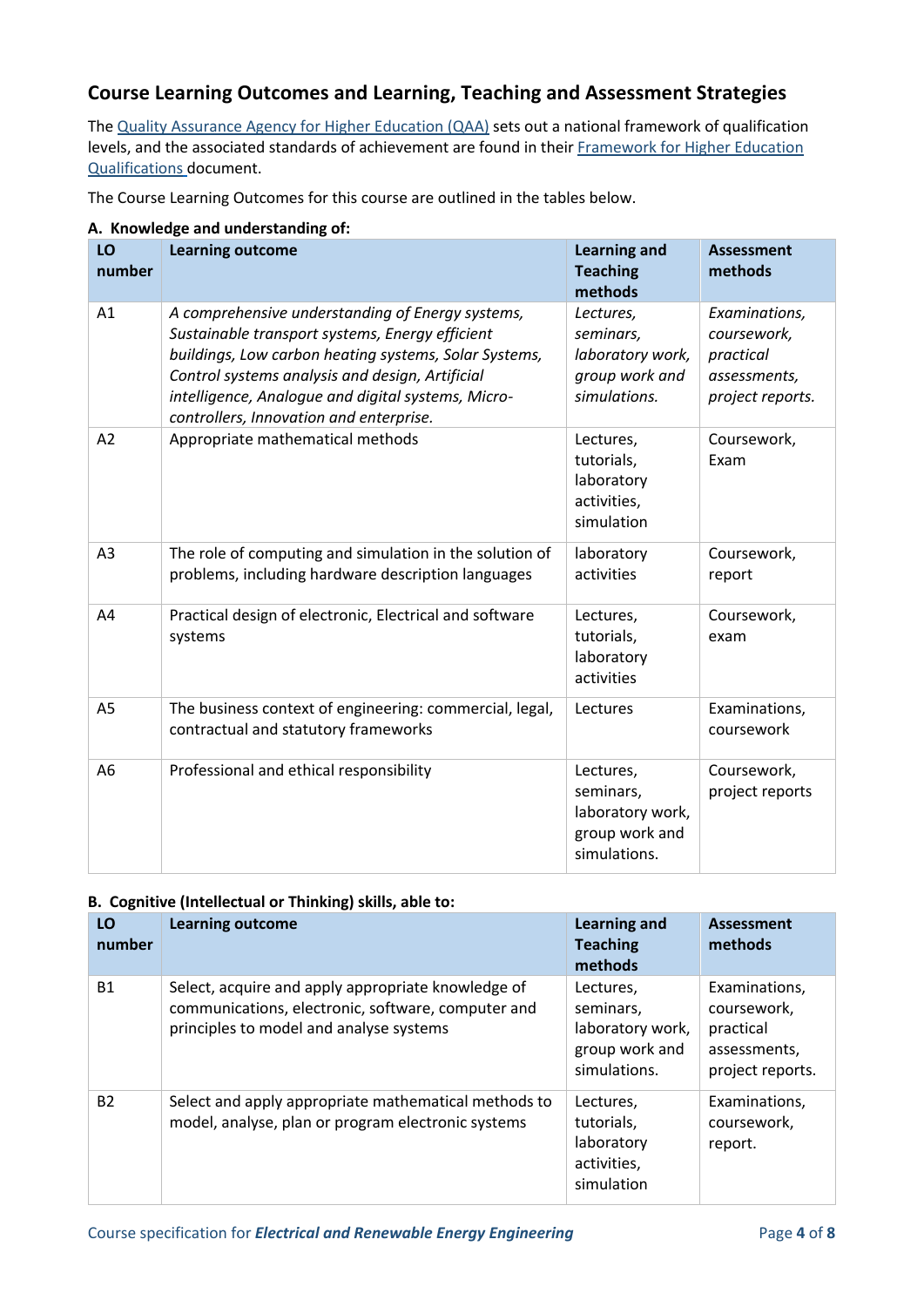| LO<br>number   | <b>Learning outcome</b>                                                                                                        | <b>Learning and</b><br><b>Teaching</b><br>methods                  | <b>Assessment</b><br>methods           |
|----------------|--------------------------------------------------------------------------------------------------------------------------------|--------------------------------------------------------------------|----------------------------------------|
| B <sub>3</sub> | Select and apply computer-based design and simulation<br>techniques                                                            | Lectures,<br>tutorials,<br>laboratory<br>activities,<br>simulation | Coursework,<br>exam, report            |
| <b>B4</b>      | Design, build and test systems and subsystems to meet<br>specified sometimes conflicting requirements                          | Lectures,<br>tutorials,<br>laboratory<br>activities,<br>simulation | Coursework,<br>report                  |
| <b>B5</b>      | Assess electronic, software and computer systems from<br>commercial and statutory viewpoints, including<br>assessment of risks | Lectures,<br>tutorials,<br>laboratory,<br>simulation               | Coursework,<br>report,<br>presentation |
| <b>B6</b>      | Solve problems in a systematic and manageable<br>manner                                                                        | Lectures,<br>tutorials,<br>laboratory,<br>simulation               | Coursework,<br>report,<br>presentation |

#### **C. Practical (Professional or Subject) skills, able to:**

| LO<br>number   | <b>Learning outcome</b>                                                                        | <b>Learning and</b><br><b>Teaching</b><br>methods    | <b>Assessment</b><br>methods         |
|----------------|------------------------------------------------------------------------------------------------|------------------------------------------------------|--------------------------------------|
| C1             | Use standard and specialist laboratory instruments,<br>conduct experiments and report on them  | Lectures,<br>laboratory<br>activities,<br>simulation | Laboratory,<br>Coursework,<br>report |
| C <sub>2</sub> | Use computer-based simulation, design and software<br>development tools                        | Lectures,<br>laboratory<br>activities,<br>simulation | Laboratory,<br>Coursework,<br>report |
| C <sub>3</sub> | Design, construct, test and evaluate electronic circuits<br>and Electrical and Energy systems  | Lectures,<br>laboratory<br>activities                | Laboratory,<br>Coursework,<br>report |
| C <sub>4</sub> | Search a range of sources for information pertinent to<br>technical and professional tasks     | Lectures,<br>laboratory<br>activities,<br>simulation | Laboratory,<br>Coursework,<br>report |
| C <sub>5</sub> | Plan, manage and undertake a range of engineering<br>projects, taking into account constraints | Lectures,<br>laboratory<br>activities                | Coursework,<br>report                |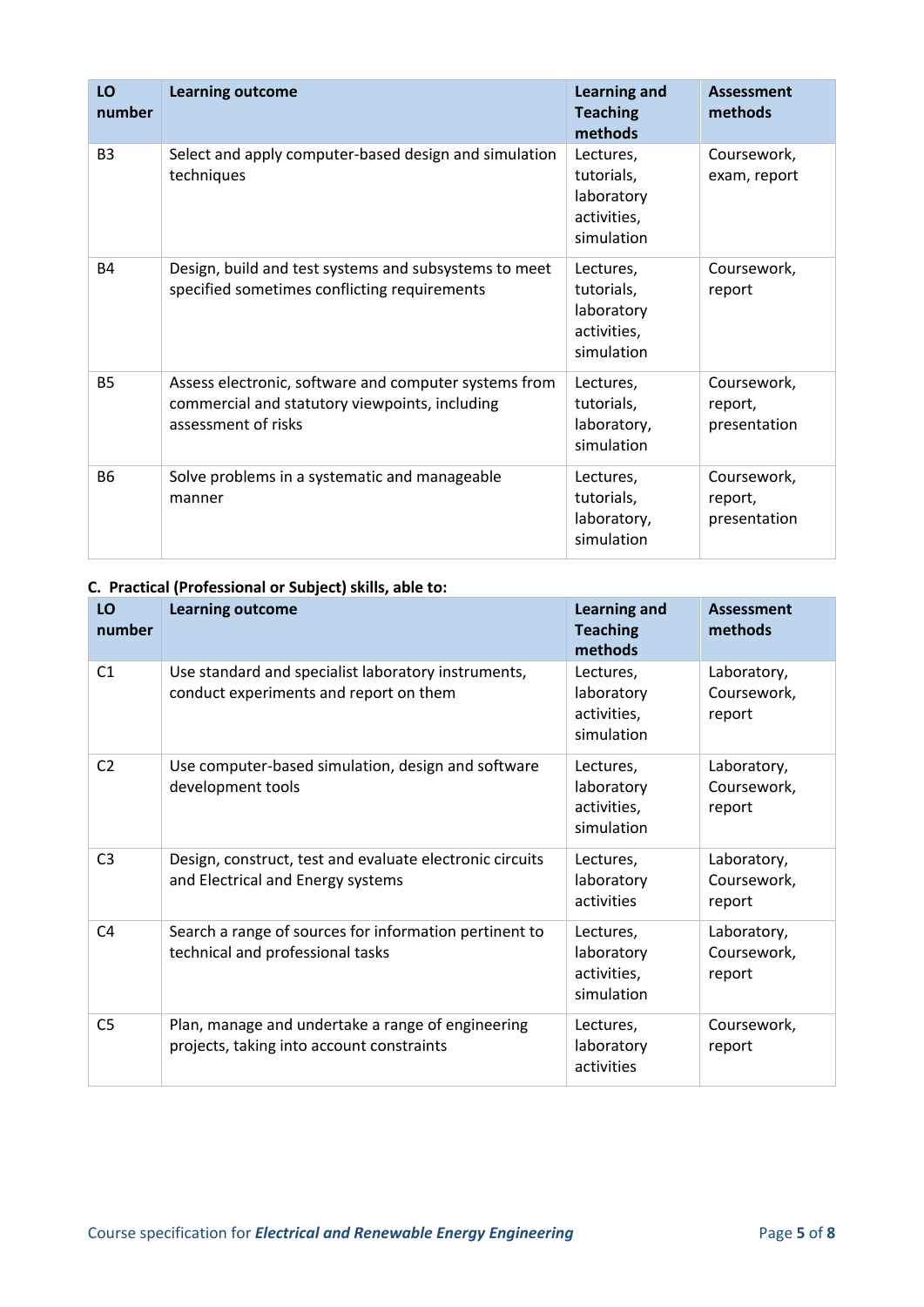| LO<br>number   | <b>Learning outcome</b>                                                              | <b>Learning and</b><br><b>Teaching</b><br>methods    | <b>Assessment</b><br>methods                          |
|----------------|--------------------------------------------------------------------------------------|------------------------------------------------------|-------------------------------------------------------|
| D <sub>1</sub> | Manipulate and present information                                                   | Lectures, group<br>work                              | Laboratory,<br>Coursework,<br>presentation,<br>report |
| D <sub>2</sub> | Analyse scientific and technical information in the<br>solution of problems          | Lectures,<br>laboratory<br>activities, group<br>work | Coursework,<br>presentation,<br>report                |
| D <sub>3</sub> | Use information technology to handle text and data<br>and for simulation and design  | Lectures,<br>laboratory<br>activities                | Exam,<br>Coursework,<br>presentation                  |
| D <sub>4</sub> | Develop solutions in a creative manner, sometimes<br>based on inadequate information | Lectures,<br>laboratory<br>activities                | Exam,<br>Coursework,<br>presentation                  |
| D <sub>5</sub> | Communicate effectively in a variety of formats                                      | Lectures,<br>laboratory<br>activities                | Coursework,<br>presentation,<br>report                |
| D <sub>6</sub> | Work effectively as an individual and as part of a team<br>to achieve goals          | laboratory<br>activities, group<br>work              | Coursework,<br>presentation,<br>report                |

## **D. Transferrable (Graduate and Employability) skills, able to:**

## **Academic Regulations**

The current University of Portsmouth [Academic Regulations](http://www.port.ac.uk/departments/services/academicregistry/qmd/assessmentandregulations/) will apply to this course.

## **Support for Student Learning**

The University of Portsmouth provides a comprehensive range of support services for students throughout their course, details of which are available at the [MyPort](http://myport.ac.uk/) student portal.

In addition to these University support services this course also provides:

- Extensive induction programme introduces students to the University and their course.
- Each student has a personal tutor, responsible for pastoral support and guidance.
- Industrial placement tutors

 Subject lecturers offer drop-in tutorial sessions every week for students to seek further support and guidance with their work.

 The School offers excellent experimental up-to-date facilities that are also available to students for extracurricular activities. These include:

- $\triangleright$  The Power Engineering Laboratory
- $\triangleright$  The Energy Engineering Laboratory
- $\triangleright$  The Digital Electronics and Microprocessor Laboratory
- $\triangleright$  The Analogue Electronics Laboratory
- $\triangleright$  The Control Engineering Laboratory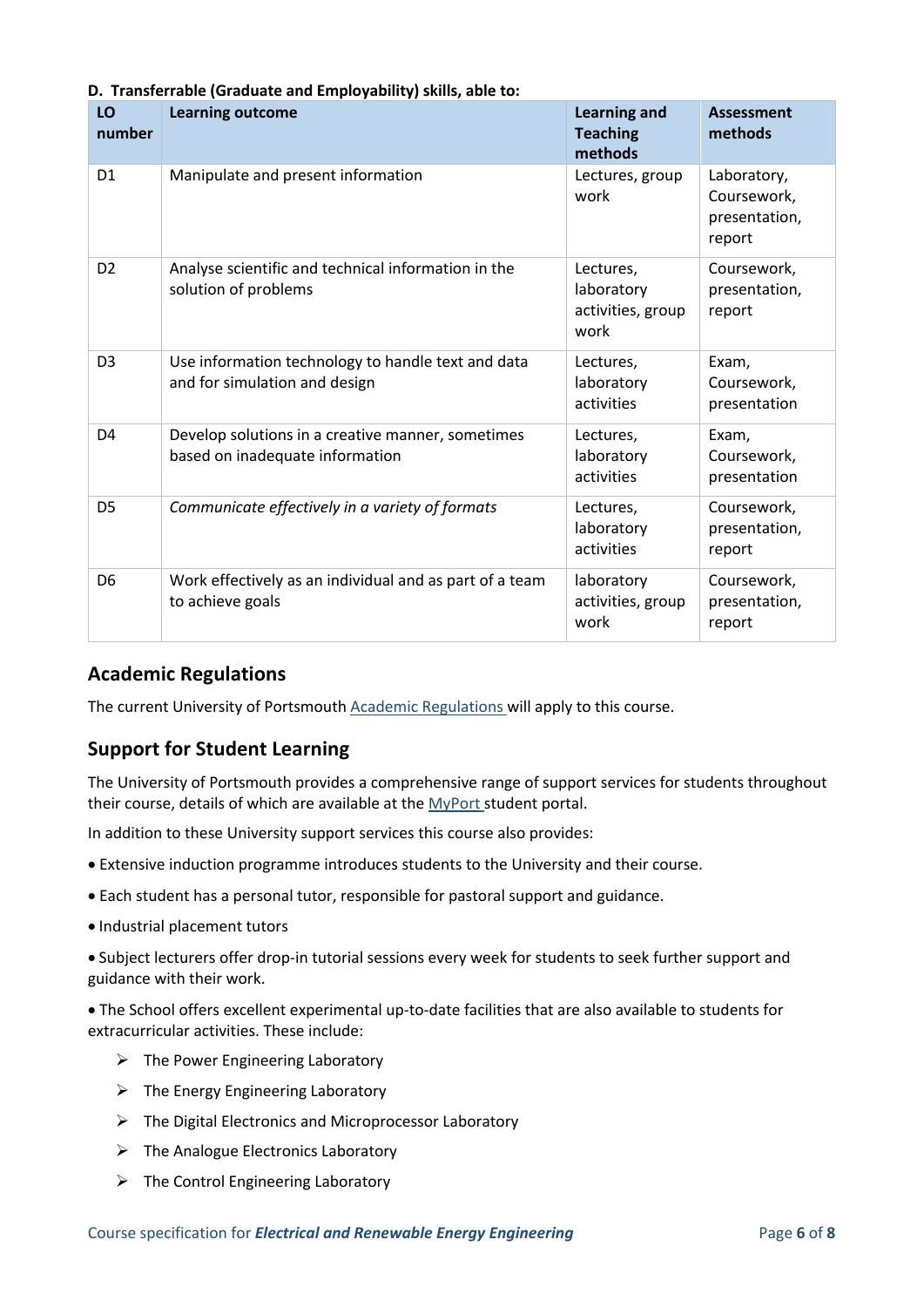- $\triangleright$  The Telecommunications and Digital Signal Processing Laboratory
- $\triangleright$  The Computer Suites (Linux and Windows)
- The School offers student led surgeries in the areas of electronics and computing.

 The School has an Industrial Liaison Officer whose particular role is to maintain contact with employers, although most staff maintain good industrial and research links.

 The Faculty Student Placement and Employability Centre (SPEC) office offers a wide range of guidance and support to students to enable them to secure placements.

## **Evaluation and Enhancement of Standards and Quality in Learning and Teaching**

The University of Portsmouth undertakes comprehensive monitoring, review and evaluation of courses within clearly assigned staff responsibilities. Student feedback is a key feature in these evaluations, as represented in our [Policy for Listening to and Responding to the Student Voice](http://policies.docstore.port.ac.uk/policy-069.pdf) where you can also find further information.

### **Reference Points**

The course and outcomes have been developed taking account of:

- [University of Portsmouth Curriculum Framework Specification](http://www.port.ac.uk/departments/services/academicregistry/qmd/curriculum-framework-2019-20/filetodownload,201776,en.pdf)
- [University of Portsmouth Education Strategy 2016 -](http://policies.docstore.port.ac.uk/policy-187.pdf) 2020
- [University of Portsmouth Code of Practice for Work-based and Placement Learning](http://policies.docstore.port.ac.uk/policy-151.pdf)
- [Quality Assurance Agency UK Quality Code for Higher Education](http://www.qaa.ac.uk/assuring-standards-and-quality/the-quality-code/)
- [Quality Assurance Agency Qualification Characteristic Statements](http://www.qaa.ac.uk/assuring-standards-and-quality/the-quality-code/characteristics-statements)
- [Quality Assurance Agency Subject Benchmark Statement](http://www.qaa.ac.uk/assuring-standards-and-quality/the-quality-code/subject-benchmark-statements) for *Engineering*
- [Quality Assurance Agency Framework for Higher Education Qualifications](http://www.qaa.ac.uk/quality-code/the-existing-uk-quality-code/part-a-setting-and-maintaining-academic-standards)
- Vocational and professional experience, scholarship and research expertise of the University of Portsmouth's academic members of staff
- National Occupational Standards

## **Disclaimer**

The University of Portsmouth has checked the information provided in this Course Specification and will endeavour to deliver this course in keeping with this Course Specification. However, changes to the course may sometimes be required arising from annual monitoring, student feedback, and the review and update of modules and courses.

Where this activity leads to significant changes to modules and courses there will be prior consultation with students and others, wherever possible, and the University of Portsmouth will take all reasonable steps to minimise disruption to students.

It is also possible that the University of Portsmouth may not be able to offer a module or course for reasons outside of its control, for example, due to the absence of a member of staff or low student registration numbers. Where this is the case, the University of Portsmouth will endeavour to inform applicants and students as soon as possible, and where appropriate, will facilitate the transfer of affected students to another suitable course.

## **Copyright**

The contents of this Course Specification are the copyright of the University of Portsmouth and all rights are reserved. No part of this publication may be reproduced, stored in a retrieval system or transmitted, in any form or by any means, such as electronic, mechanical, photocopied, recorded or otherwise, without the prior consent of the University of Portsmouth.